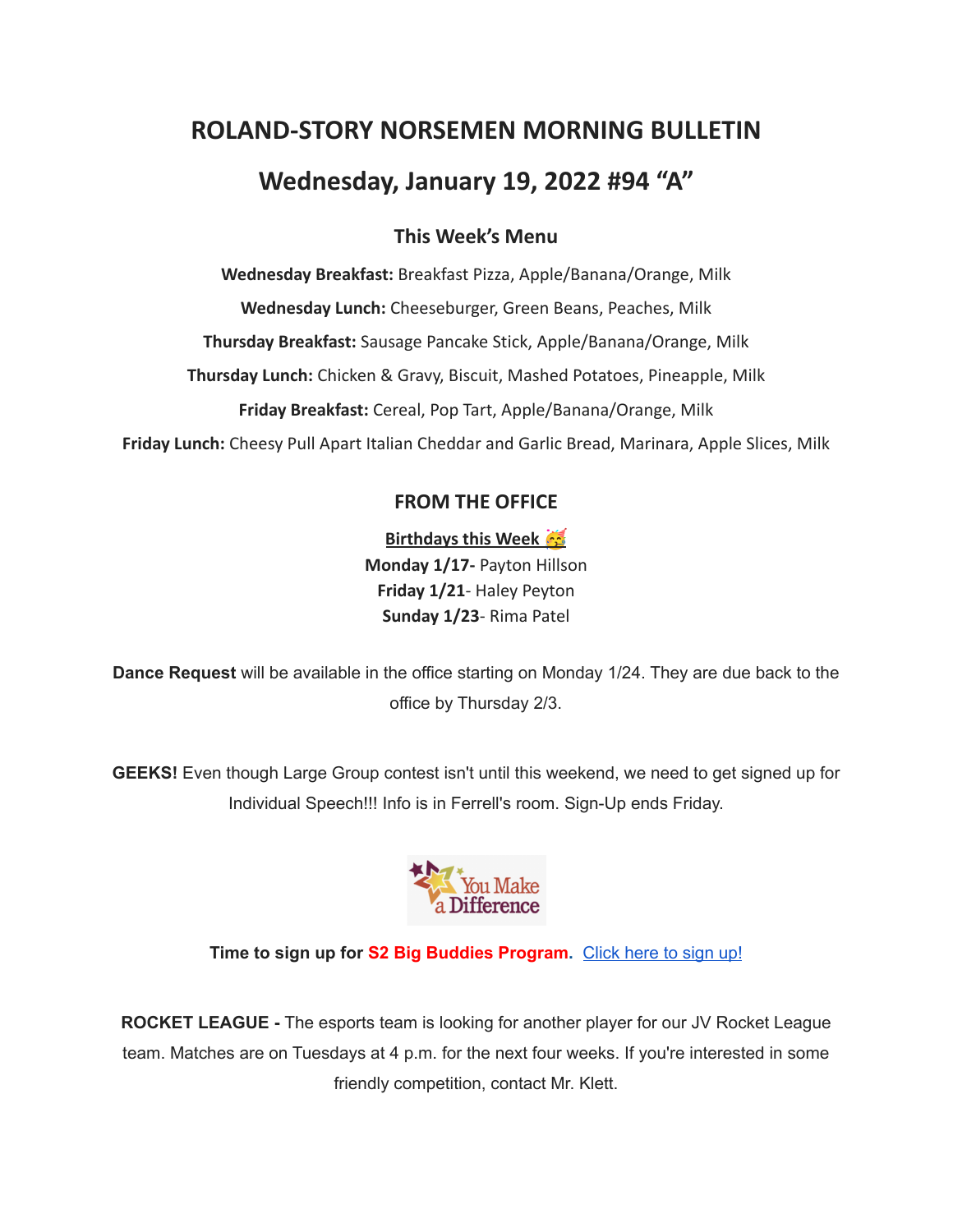#### **RS students, do you need extra support?**

**Virtual College Coach Program:** Virtual assistance appointments are now available! Students can learn more about our virtual assistance programs here. They can schedule an appointment here to receive assistance with any of the following; FAFSA completion, college applications, financial aid offers, scholarships, etc. Students can also opt-in to our texting program to receive nudges and ask specific questions throughout the college-going process. Student Leaders and Access Coaches can promote and assist students in signing up for these services.



#### **[COUNSELOR FOLDER](https://docs.google.com/document/d/1vmwczNPbDzXe9vFaG5LJMQ7NYDv-i4oQJHybqA65TUc/edit?usp=sharing) (9-12)-Click here**

#### **Schedule Changes for S2**

**\*\*\*Friday, January 21st, is the last day that you may DROP a class and still have 5 Full-Credit classes, plus PE on your schedule. After this date, it will be recorded as an "F" if you drop it.**

**Scholarship**

[IES Central Iowa Chapter Scholarship](https://drive.google.com/file/d/1TOCO584mY9ObCqCNa6kBs_Yjrn4wPSdj/view?usp=sharing)- \$500 or \$1,000 due 2/21. Going to ISU or U of I for engineering.

[Abbott and Fenner Scholarship-](https://abbottandfenner.com/scholarships.php) \$1,000 due 1/15

**Champion Seed Annual [Scholarship](https://www.plantchampion.com/about/scholarship/)**- \$1,000 due 4/12/22

**Local Scholarship**

**Nursing Education [Scholarship](https://docs.google.com/document/d/1xp-Gg2v_kfzzaIsmco9l2tbpQI6T93L71SJzPYrDpOA/edit?usp=sharing) (La Societe 40&8)** Make a copy, fill, print, sign and mail. Min \$500 due 4/15.